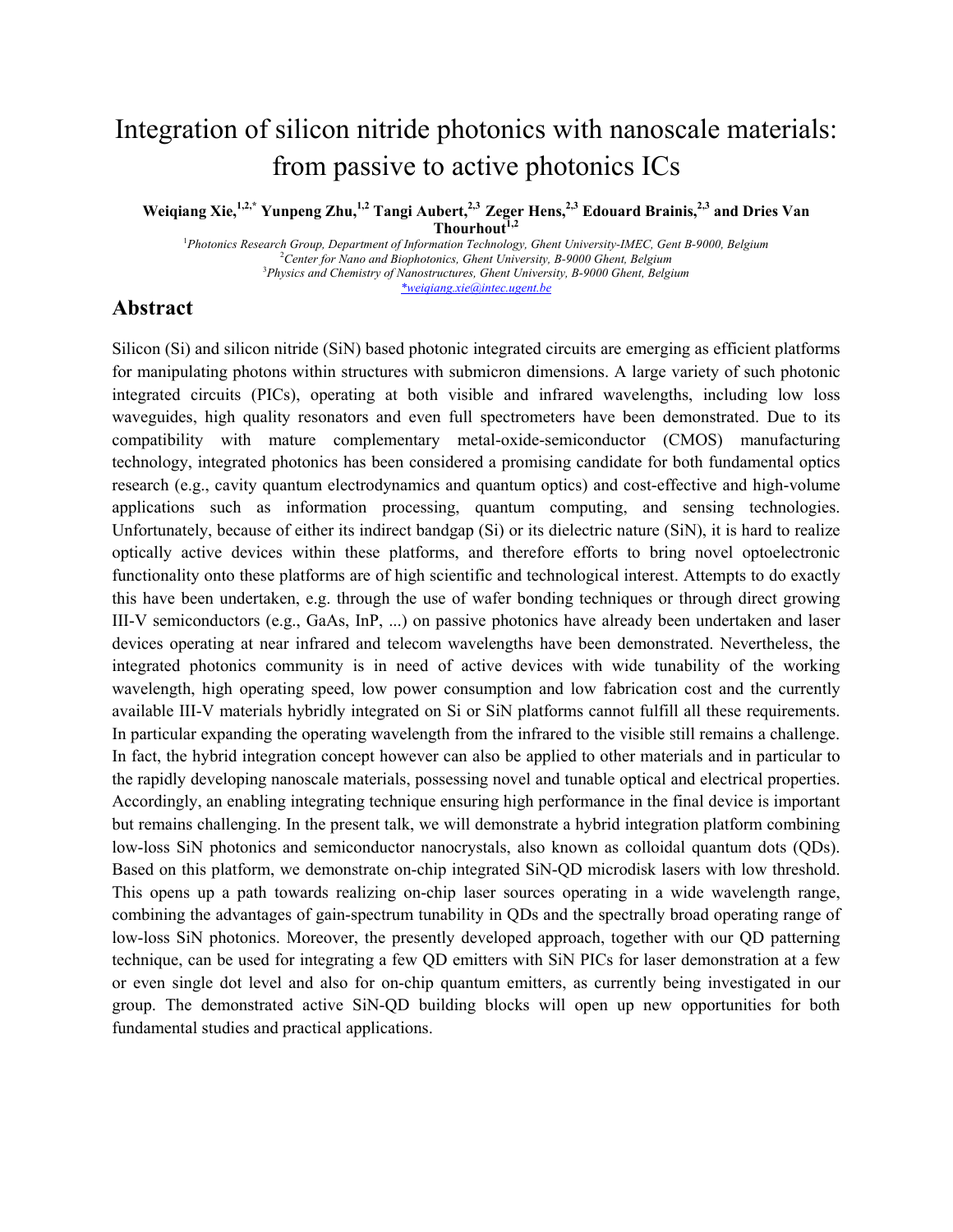## **Biography of Weiqiang Xie**

Weiqiang Xie received his B.S. degree in applied physics from Xi'an Jiaotong University, China, and the M.S. degree in condensed matter physics from Shanghai Jiaotong University, China, in 2008 and 2011, respectively. He joined Photonics Research Group in Ghent University as a Ph.D. candidate in 2011. His research focuses on the development of passive silicon and silicon nitride photonics and their integration with nanoscale materials toward visible and infrared light sources on chip.

### **Photo**